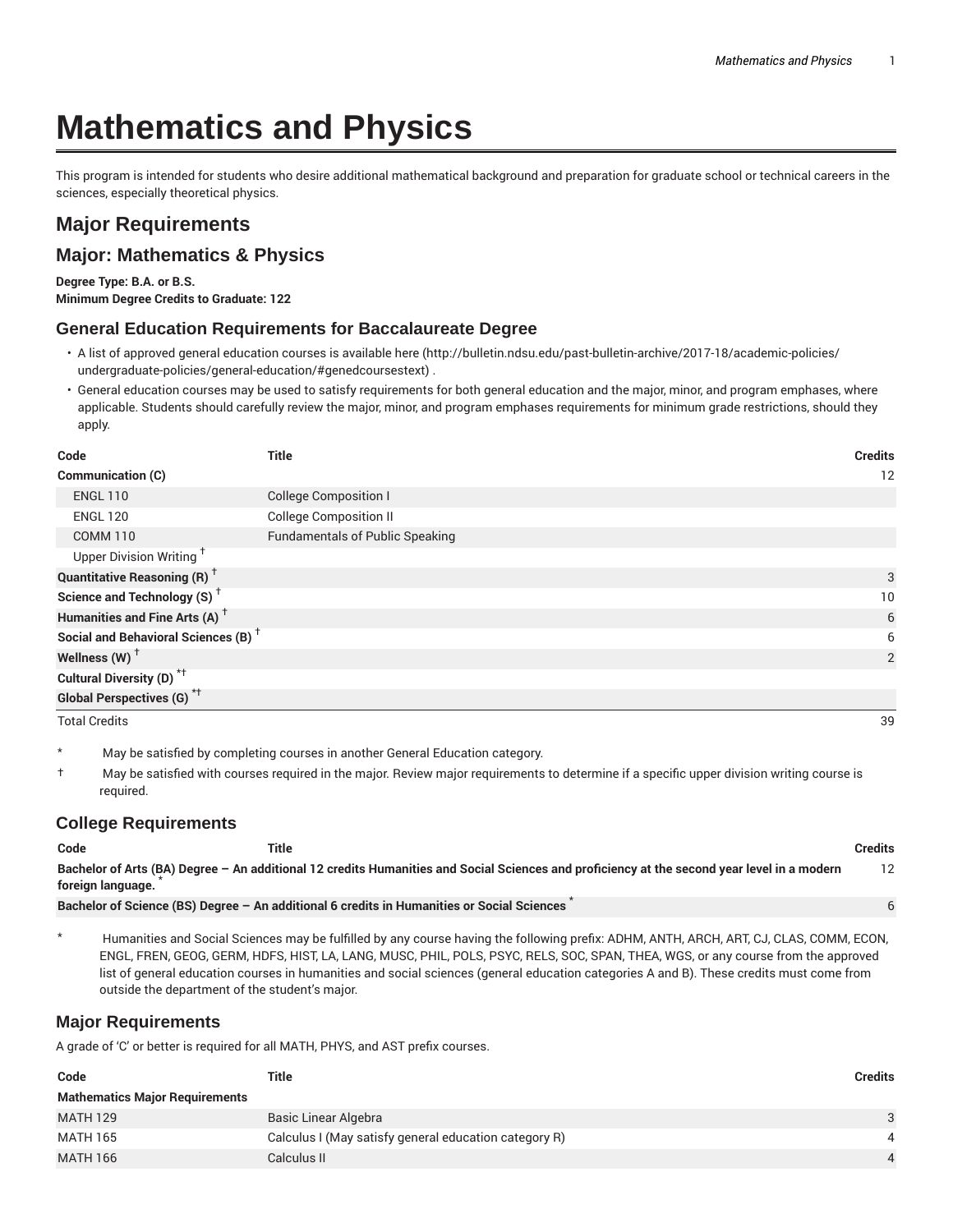| <b>MATH 265</b>                                               | Calculus III                                                                    | 4                         |
|---------------------------------------------------------------|---------------------------------------------------------------------------------|---------------------------|
| <b>MATH 266</b>                                               | Introduction to Differential Equations                                          | 3                         |
| <b>MATH 270</b>                                               | Introduction to Abstract Mathematics                                            | 3                         |
| <b>MATH 329</b>                                               | Intermediate Linear Algebra                                                     | 3                         |
| <b>MATH 346</b>                                               | <b>Metric Space Topology</b>                                                    | 3                         |
| Select any two of the following:                              |                                                                                 | $6\phantom{1}$            |
| <b>MATH 420</b>                                               | Abstract Algebra I                                                              |                           |
| <b>MATH 450</b>                                               | Real Analysis I                                                                 |                           |
| <b>MATH 452</b>                                               | <b>Complex Analysis</b>                                                         |                           |
| <b>MATH 483</b>                                               | <b>Partial Differential Equations</b>                                           |                           |
| <b>MATH 491</b>                                               | Seminar                                                                         | $\overline{2}$            |
| <b>Physics Major Requirements</b>                             |                                                                                 |                           |
| <b>PHYS 171</b>                                               | Introductory Projects in Physics                                                | 1                         |
| <b>PHYS 251</b>                                               | <b>University Physics I</b>                                                     | 5                         |
| & 251L                                                        | and University Physics I Laboratory (May satisfy general education category S)  |                           |
| <b>PHYS 251R</b>                                              | University Physics I Recitation                                                 | 1                         |
| <b>PHYS 252</b>                                               | <b>University Physics II</b>                                                    | $\sqrt{5}$                |
| & 252L                                                        | and University Physics II Laboratory (May satisfy general education category S) |                           |
| <b>PHYS 252R</b>                                              | University Physics II Recitation                                                | 1                         |
| <b>PHYS 350</b>                                               | <b>Modern Physics</b>                                                           | $\ensuremath{\mathsf{3}}$ |
| <b>PHYS 355</b>                                               | Classical Mechanics (or PHY 330: Intermediate Mechanics at MSUM)                | 3                         |
| <b>PHYS 360</b>                                               | Modern Physics II                                                               | $\ensuremath{\mathsf{3}}$ |
| <b>PHYS 361</b>                                               | Electromagnetic Theory (or PHY 370: Electromagnetic Theory at MSUM)             | 3                         |
| <b>PHYS 370</b>                                               | Introduction to Computational Physics                                           | 3                         |
| <b>PHYS 462</b>                                               | <b>Thermal and Statistical Physics</b>                                          | 3                         |
| <b>PHYS 485</b>                                               | <b>Quantum Mechanics I</b>                                                      | 3                         |
| <b>PHYS 486</b>                                               | <b>Quantum Mechanics II</b>                                                     | 3                         |
| <b>PHYS 489</b>                                               | Senior Project II                                                               | 3                         |
| Physics Electives: Select 3 of the following:                 |                                                                                 | 9                         |
| <b>PHYS 215</b>                                               | Research For Undergraduates                                                     |                           |
| <b>PHYS 411</b>                                               | <b>Optics for Scientists &amp; Engineers</b>                                    |                           |
| <b>PHYS 413</b>                                               | Lasers for Scientists and Engineers                                             |                           |
| <b>PHYS 415</b>                                               | <b>Elements of Photonics</b>                                                    |                           |
| <b>PHYS 481</b>                                               | <b>Condensed Matter Physics</b>                                                 |                           |
| <b>MSUM AST</b>                                               | Astronomy courses (300/400-level) with departmental pemission                   |                           |
|                                                               |                                                                                 |                           |
| <b>Related Required Courses</b><br>Computer Science:          |                                                                                 |                           |
| <b>CSCI 160</b>                                               | Computer Science I                                                              |                           |
|                                                               |                                                                                 | 4                         |
| Chemistry: Select one of the following (150/160 recommended): |                                                                                 | 4                         |
| <b>CHEM 150</b><br>& CHEM 160                                 | Principles of Chemistry I<br>and Principles of Chemistry Laboratory I           |                           |
| <b>CHEM 121</b><br>& 121L                                     | <b>General Chemistry I</b><br>and General Chemistry I Laboratory                |                           |
| Select one of the following (151/161 recommended):            |                                                                                 | $\overline{4}$            |
| <b>CHEM 151</b>                                               | Principles of Chemistry II                                                      |                           |
| & CHEM 161                                                    | and Principles of Chemistry Laboratory II                                       |                           |
| <b>CHEM 122</b>                                               | <b>General Chemistry II</b>                                                     |                           |
| & 122L                                                        | and General Chemistry II Laboratory                                             |                           |
| <b>Total Credits</b>                                          |                                                                                 | 96                        |

## **Program Notes**

• Except for courses offered only as pass/fail grading, no course may be taken Pass/Fail.